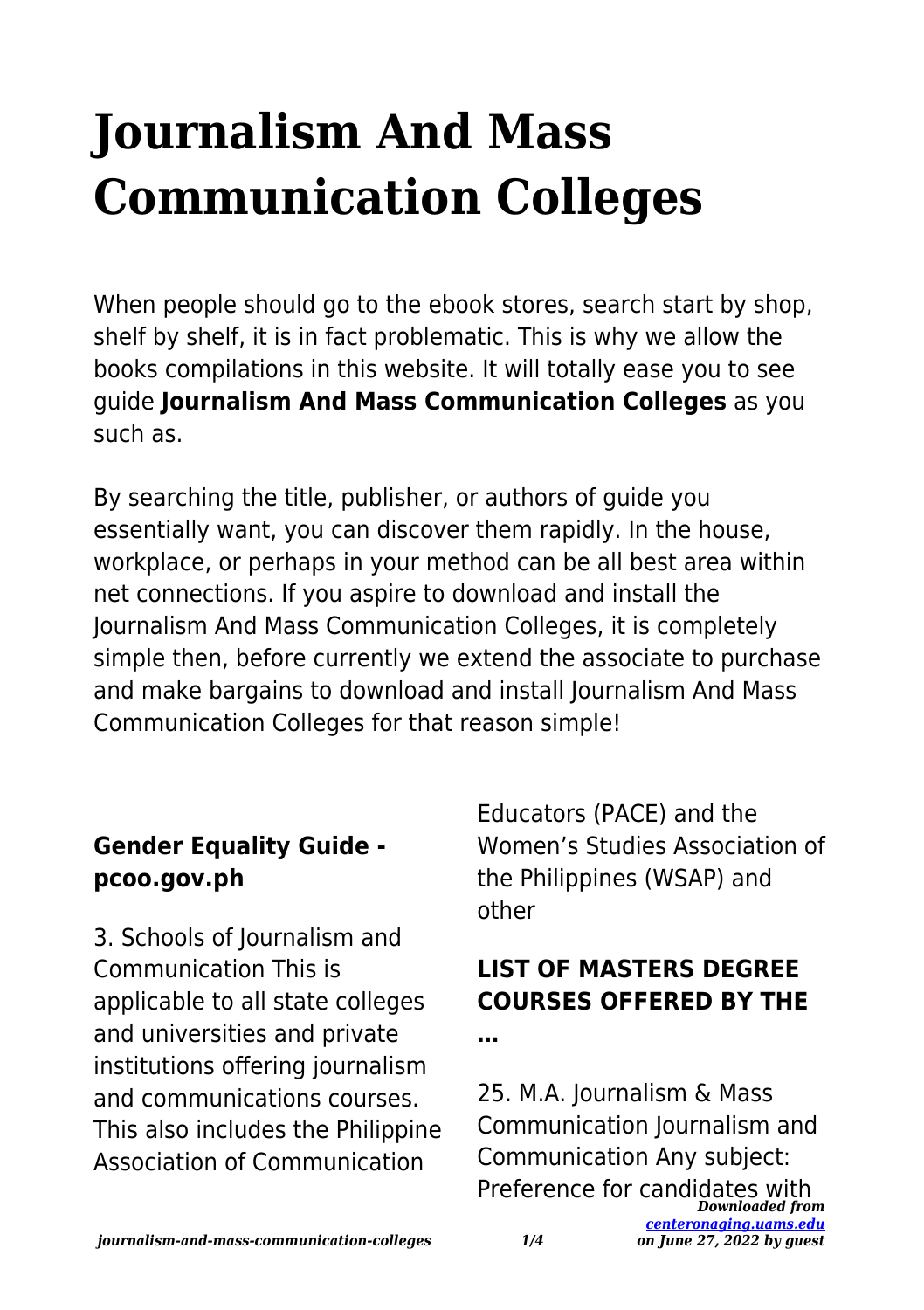Media Background and Experience of not less than three years. 26. A Bachelor's degree in any subject of the University of Masters of Journalism- Online Media (Self-Supportive) Journalism and Communication

#### **ADVERTISEMENT No: 03 of 2022 DATED: - 07.05**

Sciences, Sciences, Languages, Journalism & Mass Communication & Physical Education (EXCEPT for the Departments of Teacher Education, Information Technology, Pharmacy, Civil Engineering, Electronics & Communication Engineering & Management Studies). 1. PROFESSOR (PAY MATRIX ACADEMIC LEVEL -14 OF 7TH CPC) ELIGIBILITY (A or B):

### **Programs Eligibility |Admission Seat Dept. College Term Fees ...**

DEPARTMENT OF JOURNALISM AND MASS COMMUNICATION M. A. (Mass Communications) 2 Yrs Bachelors Degree in any subjects Merit based SF 38 - M

& F 19915 P G Dip. (Journalism) 1Yr Bachelors Degree in any subjects|Merit based GR 31 - M 3315|F 1915 ... aid and 190 Self-financed Colleges and 41 PG Teaching Centres across seven districts i.e. …

### **Session III admission.uoc.ac.in**

m.a journalism & mass communication (majmc) 17 m.a music 18 02.00 pm to 03.00 pm m.ped.(master of physical education) 19 02.00 pm to 04.00 pm m.sc applied plant science 20 m.sc applied psychology 21 02.00 pm to 03.30 pm m.sc applied zoology 22 02.00 pm to 04.00 pm m.a political science 23 m.a womens studies

UNDERGRADUATE PROSPECTUS 2021/2022 - University of …

School of Education (SoEd),<br><sup>Downloaded</sup> from Communication Technologies (CoICT), College of Engineering and Technology (CoET), College of Natural and Applied Sciences (CoNAS), and College of Social Sciences (CoSS). Others are the University of Dar es Salaam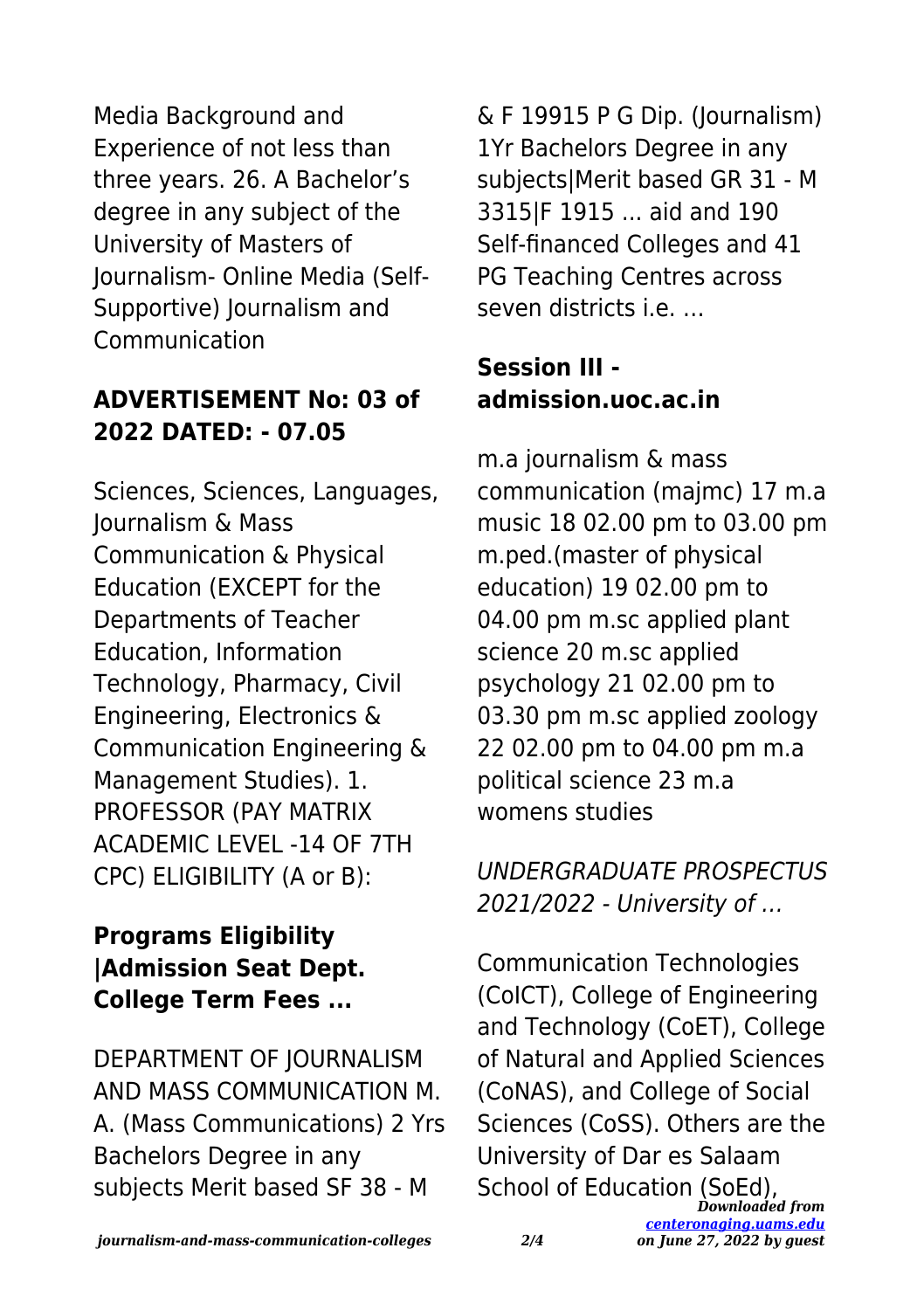School of Journalism and Mass Communication (SJMC),

#### **CENTRE FOR INDUSTRIAL CONSULTANCY AND SPONSORED …**

Digital Media Management, Journalism, Business Management, Mass Communication, or Digital Advertising. Rs. 1,00,000/- to Rs. 1,50,000/- About GDC: The Gopalakrishnan-Deshpande Centre for Innovation & Entrepreneurship (GDC) was set up in IIT Madras in January 2017 by philanthropic contributions from illustrious alumni. Structured as a not-

#### **Final full UGC Regulations June 140610**

Law, Journalism and Mass Communication i. Good academic record as defined by the concerned university with at least 55% marks (or an equivalent grade in a point scale wherever grading system is followed) at the Master's Degree level in a relevant subject from an Indian University, or an equivalent

degree from an accredited foreign university. ii.

#### 2021-22 Benedictine College Course Catalog

The U.S. Department of Education requires colleges and universities to disclose a variety of information for any financialaid eligible program that "prepares students for gainful employment in a recognized occupation." Benedictine College awards bachelor and master

## **galjkt egkfo|ky; - Hansraj College**

Languages, Library Science, Journalism & Mass Communication and Physical Education. Eligibility (A or B) A. ... Assistant Professors in Colleges of the University S. AcademicNo. Record Score 1. Graduation 80% & Above  $= 21$  $60\%$  to less than  $80\% = 1955\%$ toless than  $60\% = 16,45\%$  to

Does Eating Breakfast Affect the Performance of College …

trend at colleges in general.